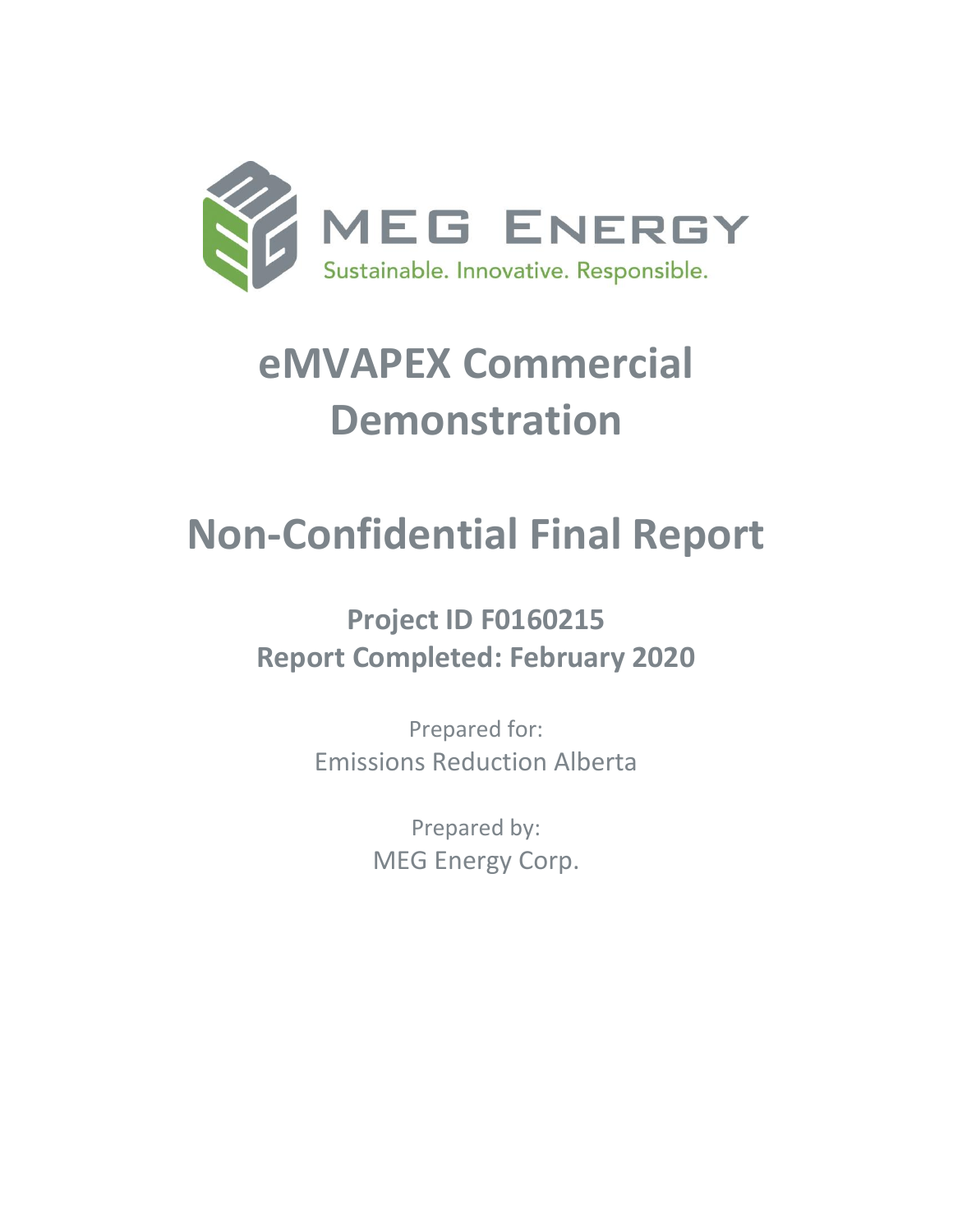

# **Disclaimer**

Emissions Reduction Alberta ("ERA") makes no warranty, express or implied, nor assumes any legal liability or responsibility for the accuracy, completeness, or usefulness of any information contained in this publication, nor does that use thereof not infringe on privately owned rights. The views and opinions of the author expressed herein do not necessarily reflect those of ERA. The directors, officers, employees, agents and consultants of ERA are exempted, excluded and absolved from all liability for damage or injury, howsoever caused, to any person in connection with or arising out of the use by that person for any purpose of this publication or its contents."

MEG Energy Corp. ("MEG") makes this report based pursuant to the terms of the contract between ERA and MEG (the "Agreement"). MEG reserves all rights in respect of intellectual property owned by MEG and nothing herein is intended to convey, assign or license any intellectual property thereto other than as set out in the Agreement.

Information set out herein, including estimates of future performance or benefits are made based on numerous assumptions and facts which MEG currently believes are reasonable, but which may now or in the future prove incorrect or subject to change. MEG makes no warranty, express or implied, nor assumes any legal liability or responsibility for the accuracy, completeness, or usefulness of any information contained in this publication.

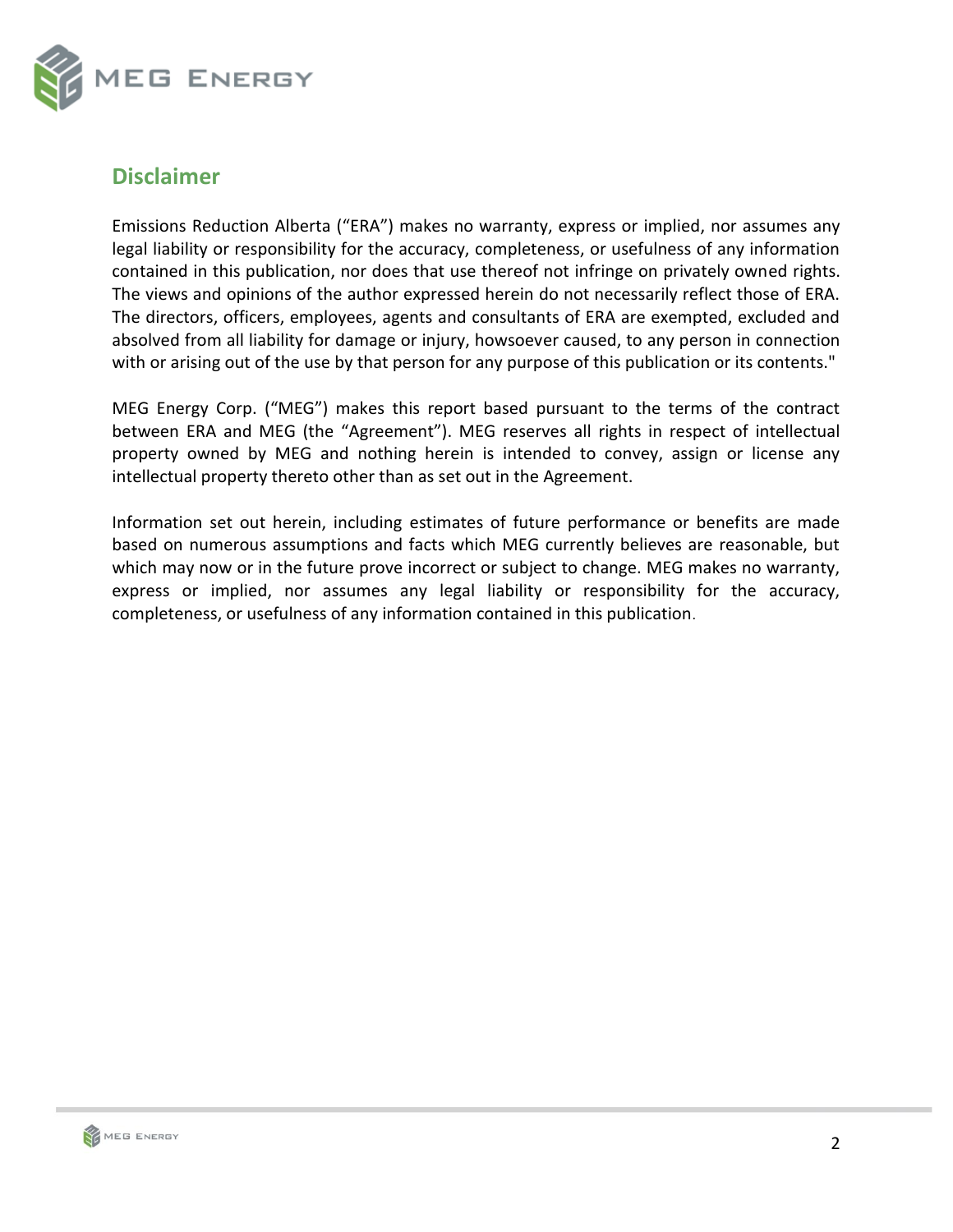

#### **1. PROJECT INFORMATION:**

| <b>Project Title:</b>           | eMVAPEX Commercial Demonstration |
|---------------------------------|----------------------------------|
| <b>ERA Project ID:</b>          | F0160215                         |
| <b>Submission Date:</b>         | February 28, 2020                |
| <b>Project Completion Date:</b> | December 31, 2019                |
| <b>Total Project Cost:</b>      | \$61,232,741                     |
| <b>ERA Total Funding:</b>       | \$10,000,000                     |
| <b>ERA Funding Holdback:</b>    | \$2,000,000                      |
| <b>ERA Project Advisor:</b>     | <b>Bruce Duong</b>               |

#### **2. APPLICANT INFORMATION:**

| <b>Applicant (Organization):</b>      | <b>MEG Energy Corp.</b>                                        |
|---------------------------------------|----------------------------------------------------------------|
| <b>Address:</b>                       | $21^{st}$ Floor, 600 - 3rd Ave SW<br>Calgary, Alberta, T2P 0G5 |
| <b>Applicant Representative Name:</b> | Kyle Thacker                                                   |
| Title:                                | Sr Reservoir Engineer                                          |
| <b>Phone Number:</b>                  | 1-587-233-8326                                                 |
| Email:                                | kyle.thacker@megenergy.com                                     |

### **3. PROJECT PARTNERS**

The eMVAPEX project was supported with funding from Emissions Reduction Alberta, Alberta Innovates (AI), Natural Resources Canada (NRCan), and Sustainable Development Technology Canada (SDTC).

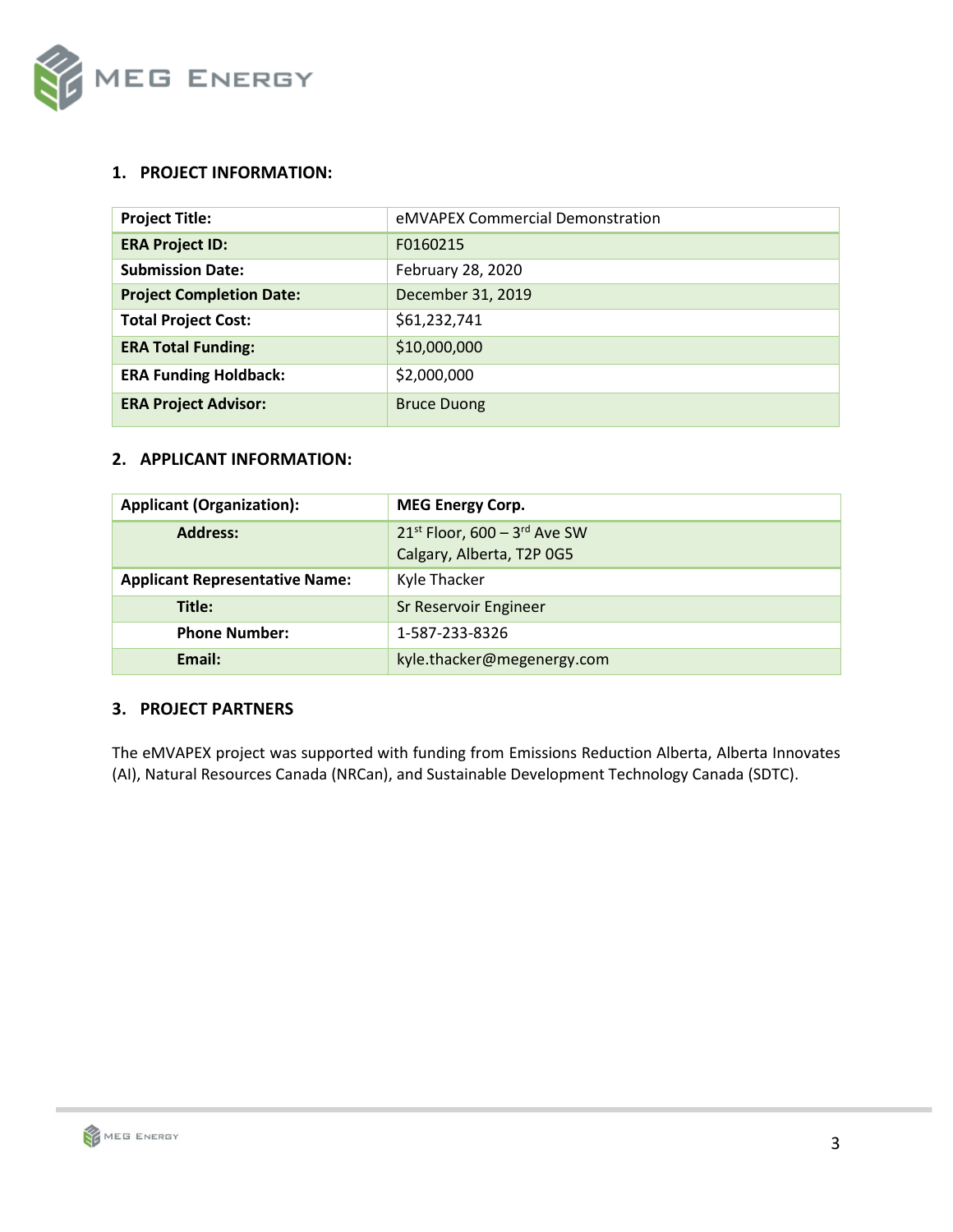

# <span id="page-3-0"></span>**A. EXECUTIVE SUMMARY**

MEG is an Alberta company focused on sustainable in situ development and production. As of the date hereof, MEG's bitumen production averages approximately 93,000 bbls/day. For long term success, MEG uses innovation to lower the cost and greenhouse gas (GHG) emission intensity of bitumen production. Steam generation is the main contributor to GHG emissions and the operating cost of bitumen production. The concept eMVAPEX (enhanced Modified VAPour EXtraction), an extension of MEG's patented eMSAGP (enhanced Modified Steam And Gas Push) technology, involves injection of light hydrocarbons (ex. propane) in lieu of steam after initial steam assisted gravity drainage (SAGD) operation when bitumen recovery reaches approximately between 20-30%. It is anticipated that an industry standard SAGD asset with an SOR of 2.75 could increase bitumen production by up to 75%, with the same steam assets, by employing eMVAPEX. The resulting overall GHG emission intensity could be reduced by up to ~43%. Also, the overall recovery from the reservoir is expected to improve. eMVAPEX, when deployed commercially, is anticipated to have significantly improved capital efficiencies relative to SAGD, reducing the cost barrier to bringing on additional in situ production.

The eMVAPEX pilot began operating at MEG's Christina Lake Regional Project (CLRP) in late 2016 and this project is the 3<sup>rd</sup> Phase of the pilot. Phase 3 consists of 7 well patterns operating using eMVAPEX, and a propane recycle facility. Results have demonstrated the majority of the objectives are achievable, including a significant reduction in SOR. However, piloting activities will continue in 2020 to continue to evaluate the performance, as well as eliminate propane injection on some wells to test post-propane injection performance. A commercialization decision is anticipated to be made by the end of 2020. If successful, future MEG pads, as well as other SAGD producers, could begin transitioning to eMVAPEX as early as 2023.

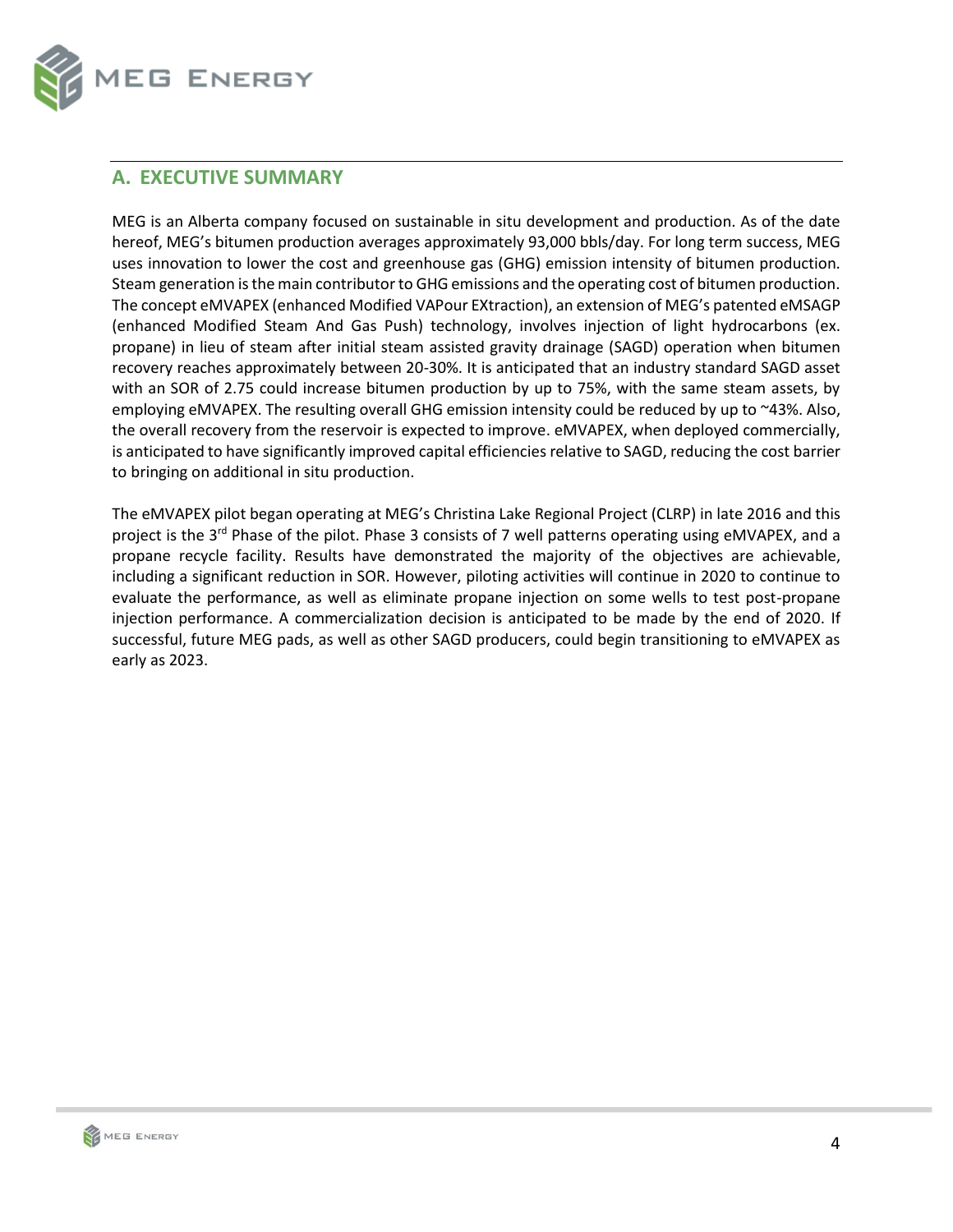

#### <span id="page-4-0"></span>**Table of Contents**

| <b>List of Tables</b> |  |
|-----------------------|--|
|                       |  |

### <span id="page-4-2"></span><span id="page-4-1"></span>**List of Figures**

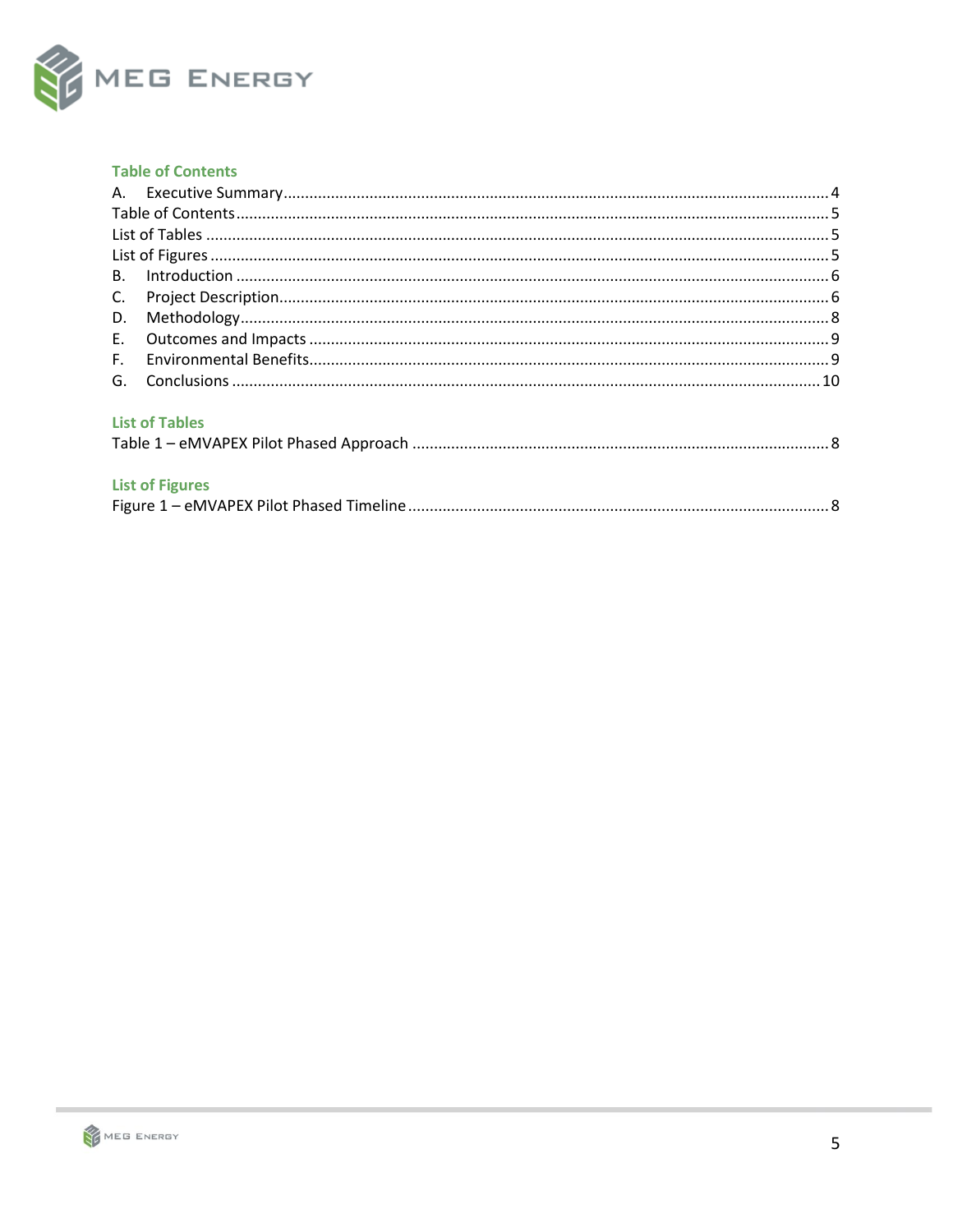

### <span id="page-5-0"></span>**B. INTRODUCTION**

SAGD is an energy intensive process that requires significant investments in steam generation and water treating capacity. SAGD facilities are typically configured with steam generation situated at a central processing facility (CPF) with further steam deployment out to the pad. Steam is generated with a series of stationary combustion sources (commonly once through steam generators (OTSG's)) consuming fuel such as natural gas or mixed fuel gas. Typically, stationary combustion emissions will account for approximately 99% of the total in situ facility GHG emissions with steam generation accounting for more than 90% of this. Therefore, reducing the steam generation requirements per barrel of production is key to lowering a facility's GHG intensity. Through the use of targeted solvent injection, the eMVAPEX initiative aims to increase bitumen production and recovery, and reduce GHG and water use intensities by reducing the SOR. eMVAPEX is uniquely positioned to take advantage of existing SAGD steam facilities. By converting SAGD operating wells to eMVAPEX, SAGD operators can potentially realize significant value.

# <span id="page-5-1"></span>**C. PROJECT DESCRIPTION**

#### **Technology Description**

eMVAPEX is a modification of VAPEX (VAPour EXtraction) invented by Roger Butler. For VAPEX, the well arrangement is the same as that for SAGD (i.e. a well pair located near the base of the reservoir), with the steam replaced by (hot or cold) solvent vapour. In VAPEX, the solvent condenses and dissolves in the bitumen resulting in viscosity reduction of the oil phase.

eMVAPEX is a 2-step modification of VAPEX. In VAPEX, solvent vapor alone isinjected right from the start. For MVAPEX, the 1<sup>st</sup> modification to VAPEX, there is an initial SAGD mode until the average temperature in the target reservoir region is in a range for bitumen to become mobile. For typical Athabasca bitumen, this range is 60-100°C and is realized after 3 to 5 years of SAGD operation at about 20-30% of SAGD recovery. At this stage of the process, the average bitumen viscosity in the reservoir region outside the chamber is similar to the viscosity of heavy oil, and solvent injection in vapour form begins with or without steam/non-condensable gas (NCG), resulting in increased oil rates and lower cumulative SOR (CSOR), as compared to SAGD. In the  $2<sup>nd</sup>$  modification, the process is further enhanced by drilling additional producers (infill wells) between adjacent SAGD well pairs creating the full eMVAPEX technology. These additional producers capture the mobile bitumen-solvent mixture outside the chambers increasing extraction performance. MEG is the owner of the patent for the eMVAPEX process (Canadian Patent No: 2912159, issued January 3<sup>rd</sup>, 2017 and United States Patent No: US10,145,226 issued to MEG on December  $4<sup>th</sup>$ , 2018).

Solvent addition to the SAGD process is not a new concept and has been studied since the 1990's. Two main forms of solvent addition have been piloted so far using SAGD type of well arrangement: steam/solvent co-injection (light hydrocarbon solvents up to 20 vol% are injected with steam) and pure solvent injection. eMVAPEX captures the best of both steam and solvent injection through the use of condensable gas (CG) and infill wells. First, the project takes advantage of steam's higher heat capacity than light hydrocarbons to warm the bitumen reservoir. Once production is maintained, steam can be

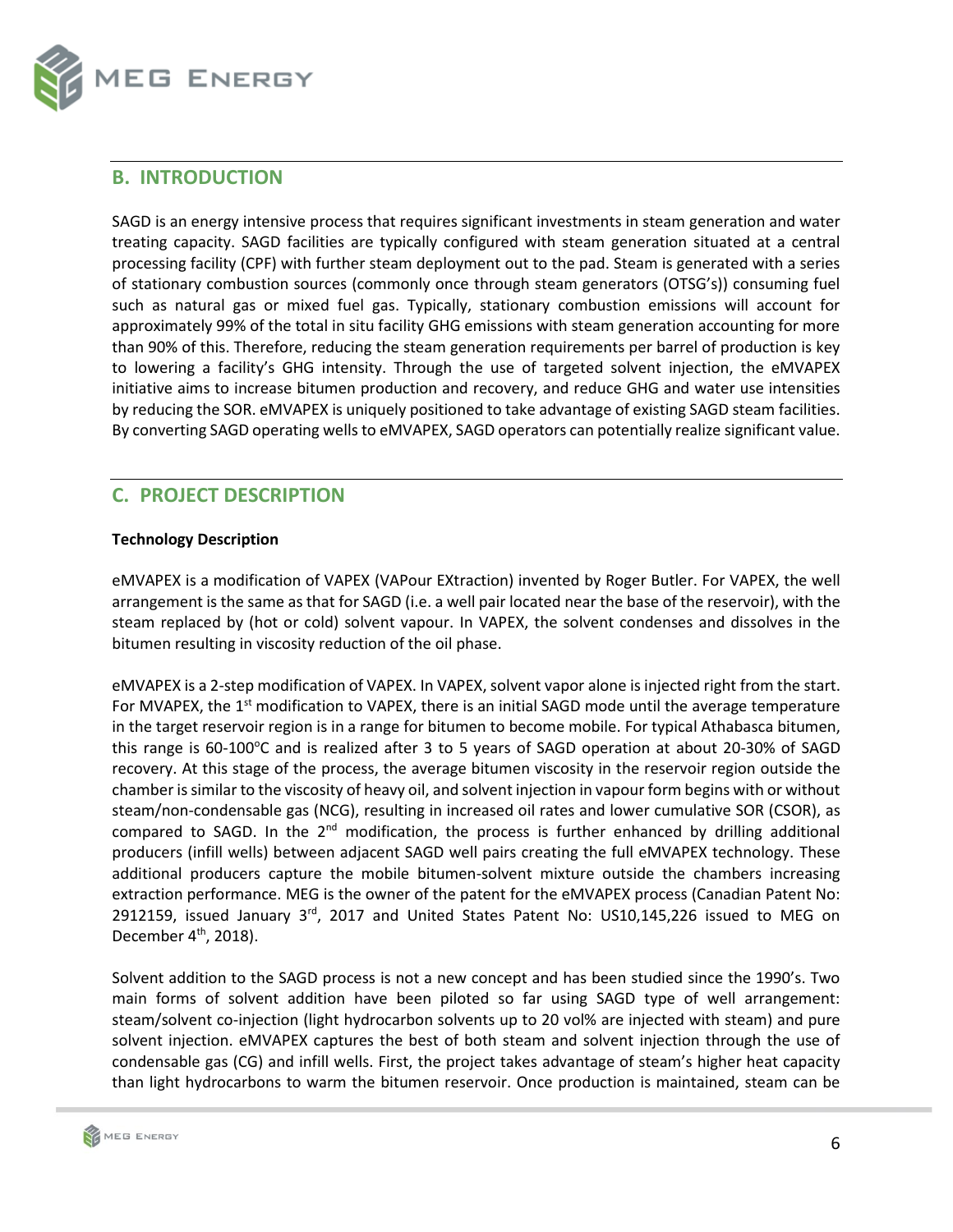

removed and redirected to newly drilled wells. Second, solvent (ex. propane) is injected to reduce bitumen viscosity in place of steam to improve thermal efficiency and to maintain pressure in the well. The infill wells provide a more effective distribution of injection media increasing the rate and amount of production. The solvent can distribute more effectively throughout the reservoir to increase production by up to 20% when compared to steam based production. As a result, the overall recovery can be increased by up to 5-10%. The warmed reservoir reduces bitumen viscosity which accelerates the mixing and mass transfer between solvent and bitumen. This further reduces viscosity and improves the bitumen's ability to flow, increasing production rates. A potential side benefit of the improved mixing of solvent and bitumen is a more effective deasphalting can occur, resulting in a more valuable product.

Since eMVAPEX may be regarded as an extension of eMSAGP (Canadian Patent No: 2776704 issued to MEG on November 18<sup>th</sup>, 2014), the next logical step is to pilot eMVAPEX and compare its performance with that of eMSAGP and SAGD. eMSAGP has been piloted and subsequently commercialized at MEG's CLRP resulting in significant reduction of CSOR and increased bitumen recovery. The steam freed up by eMSAGP has been used to startup new SAGD well pairs without the need to increase steam generating capacity. If the eMVAPEX pilot establishes the superiority of eMVAPEX over eMSAGP, MEG anticipates applying eMVAPEX further at MEG's in situ projects and potentially licensing to other industry participants once proven at MEG.

#### **Project Objectives and Performance Metrics**

#### Technical Objectives

- Successfully and continuously inject propane in up to 10 operating SAGD well pair injectors;
- Maintain Bottom Hole Pressure (BHP) with propane (minimal steam/NCG injection);
- Reservoir Recovery of >75% of the injected propane (daily rate);
- Achieve a Net Propane Oil Ratio of <0.2;
- Increase Oil Quality (demonstrate change in API gravity); and
- Demonstrate propane recycle viability and operability, achieve recycle facility uptime of >90%.

#### Strategic Objectives

- Maintain or increase Bitumen Production and Recovery compared to eMSAGP;
- Reductions in the GHG intensity of bitumen production, by reducing the instantaneous SOR for bitumen to <0.7;
- Reductions in the water use intensity of bitumen production, by reducing the instantaneous SOR for bitumen to <0.7; and
- Communicating lessons learned, technical gaps and future opportunities.

The technical and strategic objectives for this project have not changed.

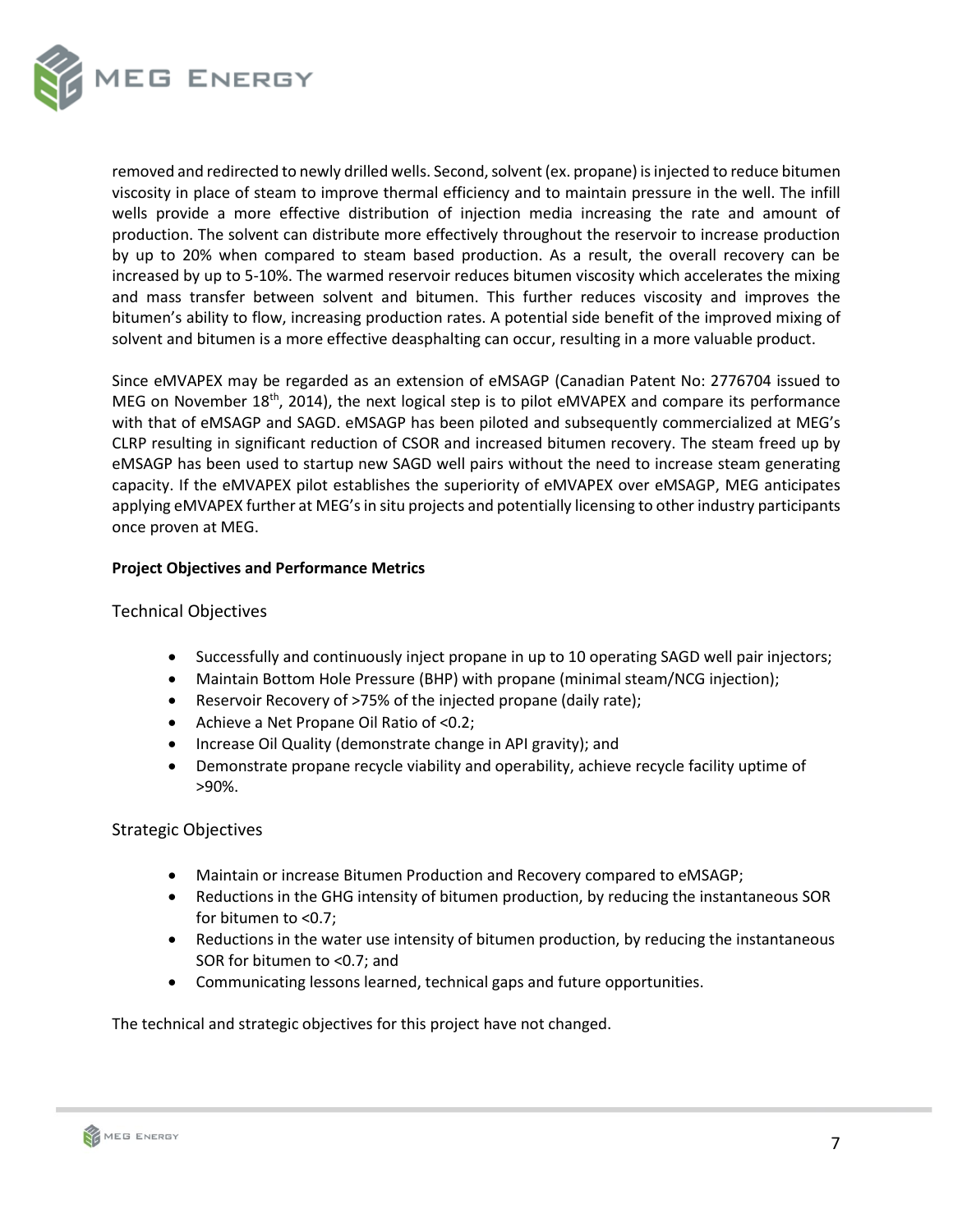

# <span id="page-7-0"></span>**D. METHODOLOGY**

MEG has taken a phased approach to prove up and commercialize eMVAPEX as outlined in Table 1. Phase 1 has been operating since late 2016 and early positive results proved up the concept and justified the expansion to Phase 2, which has been operating since August 2017. The objectives of the Phase 3 of the pilot are to confirm:

- Reservoir performance and propane recovery on a pad scale; and
- Propane recycle viability and operability.

Figure 1 illustrates the timeline for the Phased eMVAPEX Pilot.

| Phase 1                                                                                                                                                                                                                  | <b>Phase 2</b>                                                                                | <b>Phase 3</b>                                                                                                               |
|--------------------------------------------------------------------------------------------------------------------------------------------------------------------------------------------------------------------------|-----------------------------------------------------------------------------------------------|------------------------------------------------------------------------------------------------------------------------------|
| Proof of concept                                                                                                                                                                                                         | Pre-commercial<br>Prototype                                                                   | <b>Commercial Prototype</b>                                                                                                  |
| Unconfined pilot (1pair+2infills)                                                                                                                                                                                        | Confined pilot<br>(3pairs+4infills)                                                           | Expand C3 injection (up to<br>10pairs+infills) with C3 recycle                                                               |
| <b>Objectives</b><br>Reservoir performance, e.g. Oil<br>$\checkmark$<br>rate, steam-oil-ratio (GHG<br>reductions), solvent-oil-ratio,<br>solvent recovery<br>Operating parameters for facility<br>$\checkmark$<br>design | <b>Objectives</b><br>Confirm reservoir<br>$\checkmark$<br>performance and<br>solvent recovery | <b>Objectives</b><br>• Confirm reservoir<br>performance and solvent<br>recovery<br>• C3 recycle viability and<br>operability |

<span id="page-7-1"></span>Table 1 – eMVAPEX Pilot Phased Approach



<span id="page-7-2"></span>Figure 1 – eMVAPEX Pilot Phased Timeline

In addition to this project AI and NRCan also financially supported Phase 1 and Phase 1+2, repectively.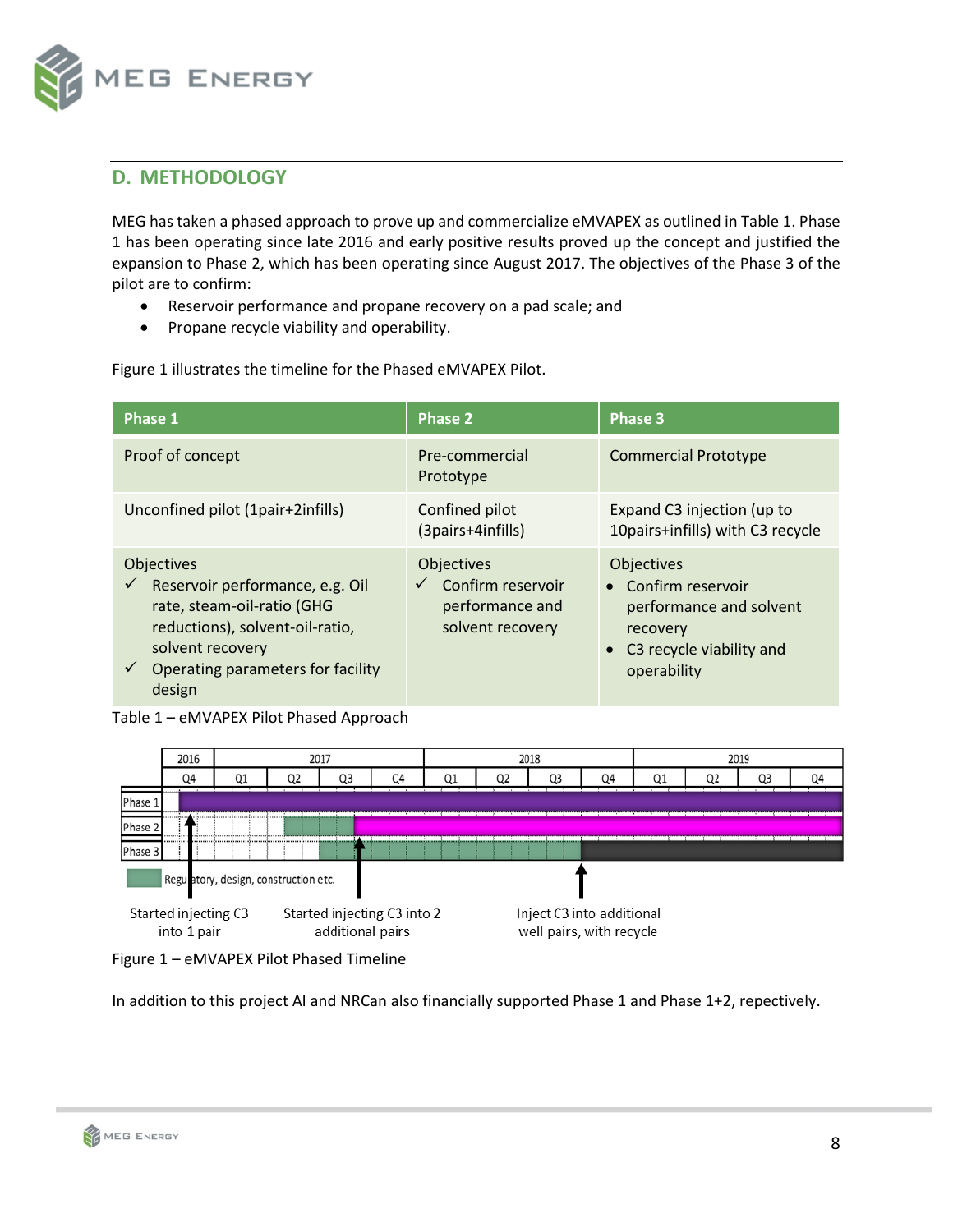

# <span id="page-8-0"></span>**E. OUTCOMES AND IMPACTS**

Important outcomes from Phase 3 of the eMVAPEX pilot include:

- Successfully injected propane into 7 operating SAGD injectors;
- Adequate BHP maintenance with propane;
- High propane recovery from the reservoir, >70%;
- A Net Propane to Bitumen ratio of 0.2-0.4;
- A marginal increase in bitumen API gravity;
- Propane recycle viability and operability with a facility availability of approximately 93%;
- Production rates and recoveries may be higher than SAGD, but lower than eMSAGP; and
- An instantaneous SOR of <0.1 may be achievable, resulting in reduced GHG and water use intensities.

## <span id="page-8-1"></span>**F. ENVIRONMENTAL BENEFITS**

The application of the eMVAPEX technology has the potential to substantially reduce GHG emissions from the in-situ extraction process by decreasing the overall steam requirement per unit of production (SOR) over the life of a well. SAGD facilities are typically configured with steam generation situated at a CPF with further steam deployment out to the pad. Steam is generated with a series of stationary combustion sources (commonly OTSG's) consuming fuel such as natural gas or mixed fuel gas. In addition, there may be some smaller supporting units such as heaters which consume fuel that contribute to the overall GHG profile. Typically, stationary combustion emissions will account for approximately 99% of the total in-situ facility greenhouse gas emissions with steam generation accounting for more than 90% of this. Therefore, reducing the steam generation requirements per barrel of production is key to lowering a facility's GHG intensity. Additionally, due to the large proportion of GHG emissions associated with steam generation there is a close correlation between SOR and GHG intensity and the SOR improvements associated with eMVAPEX application can serve as a reasonable basis for estimating overall GHG implications.

The industry SAGD average SOR was 2.75 for commercial SAGD facility performance in 2018 (Source: AER 2018 ST53). Industry average SOR has trended down in recent years, but there is some risk of an increasing trend in the future due to in situ producers typically developing the best assets first. Relative to SAGD eMVAPEX is expected to reduce emissions intensity for steam generation by as much as 43% by reducing the overall SOR to approximately 1.6.

A Well-to-Refinery gate emissions estimate was performed to better understand the environmental benefit of eMVAPEX. The Oil Production Greenhouse Gas Emissions Estimator (OPGEE) life cycle assessment (LCA) tool was used to estimate the emissions intensity of an industry average SAGD asset. The estimate includes the following production related emissions sources:

- Miscellaneous emissions from sources such as Land use, venting, flaring, etc.
- Processing, which consists primarily of natural gas combustion for steam and electricity generation;
- Electricity export credits;
- Dilbit transportation to refinery;
- Upstream Diluent supply;